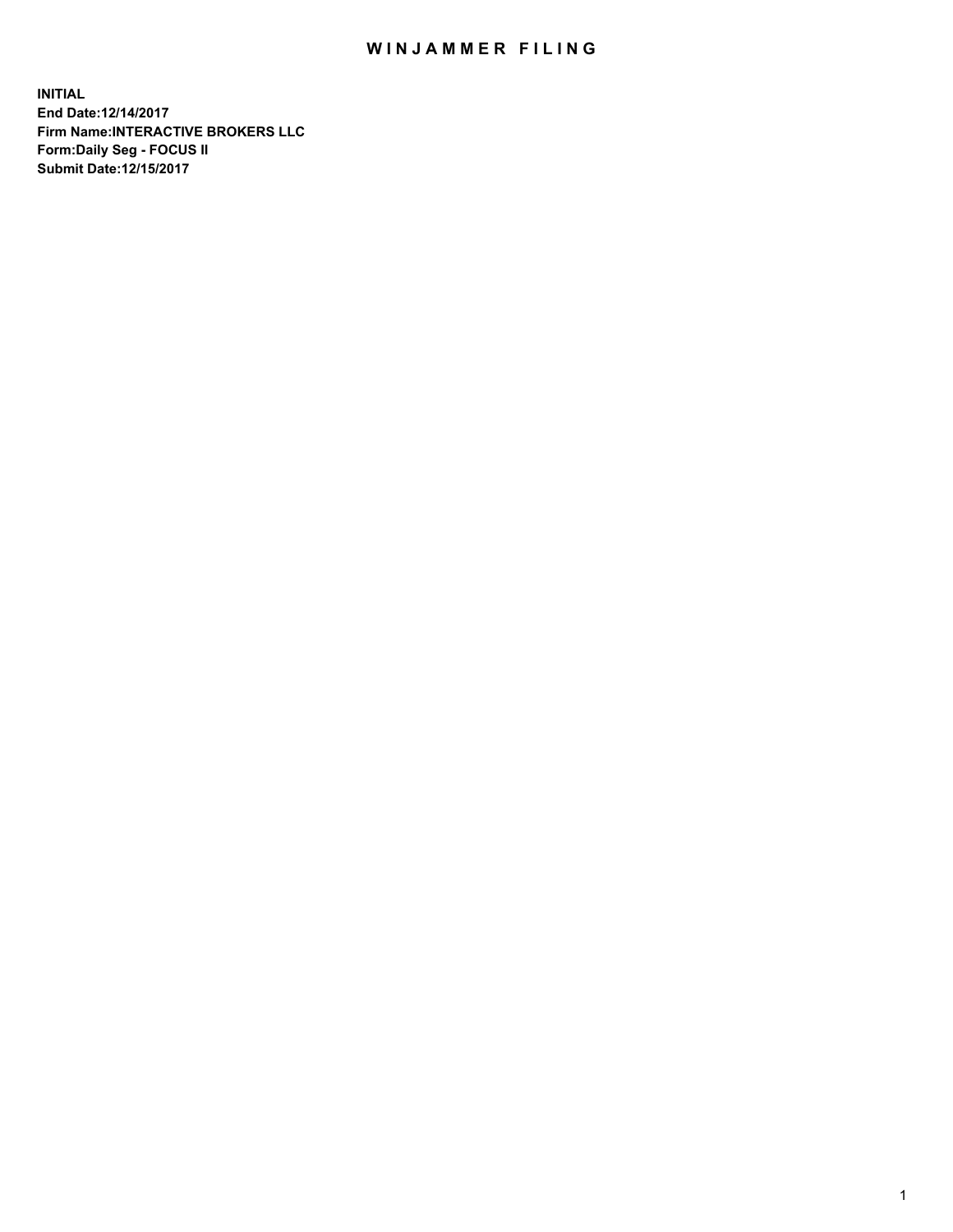## **INITIAL End Date:12/14/2017 Firm Name:INTERACTIVE BROKERS LLC Form:Daily Seg - FOCUS II Submit Date:12/15/2017 Daily Segregation - Cover Page**

| Name of Company<br><b>Contact Name</b><br><b>Contact Phone Number</b><br><b>Contact Email Address</b>                                                                                                                                                                                                                          | <b>INTERACTIVE BROKERS LLC</b><br><b>James Menicucci</b><br>203-618-8085<br>jmenicucci@interactivebrokers.c<br>om |
|--------------------------------------------------------------------------------------------------------------------------------------------------------------------------------------------------------------------------------------------------------------------------------------------------------------------------------|-------------------------------------------------------------------------------------------------------------------|
| FCM's Customer Segregated Funds Residual Interest Target (choose one):<br>a. Minimum dollar amount: ; or<br>b. Minimum percentage of customer segregated funds required:%; or<br>c. Dollar amount range between: and; or<br>d. Percentage range of customer segregated funds required between:% and%.                          | $\overline{\mathbf{0}}$<br>0<br>155,000,000 245,000,000<br>0 <sub>0</sub>                                         |
| FCM's Customer Secured Amount Funds Residual Interest Target (choose one):<br>a. Minimum dollar amount: ; or<br>b. Minimum percentage of customer secured funds required:%; or<br>c. Dollar amount range between: and; or<br>d. Percentage range of customer secured funds required between: % and %.                          | $\overline{\mathbf{0}}$<br>0<br>80,000,000 120,000,000<br>0 <sub>0</sub>                                          |
| FCM's Cleared Swaps Customer Collateral Residual Interest Target (choose one):<br>a. Minimum dollar amount: ; or<br>b. Minimum percentage of cleared swaps customer collateral required:% ; or<br>c. Dollar amount range between: and; or<br>d. Percentage range of cleared swaps customer collateral required between:% and%. | $\overline{\mathbf{0}}$<br>$\overline{\mathbf{0}}$<br>0 <sub>0</sub><br><u>00</u>                                 |

Attach supporting documents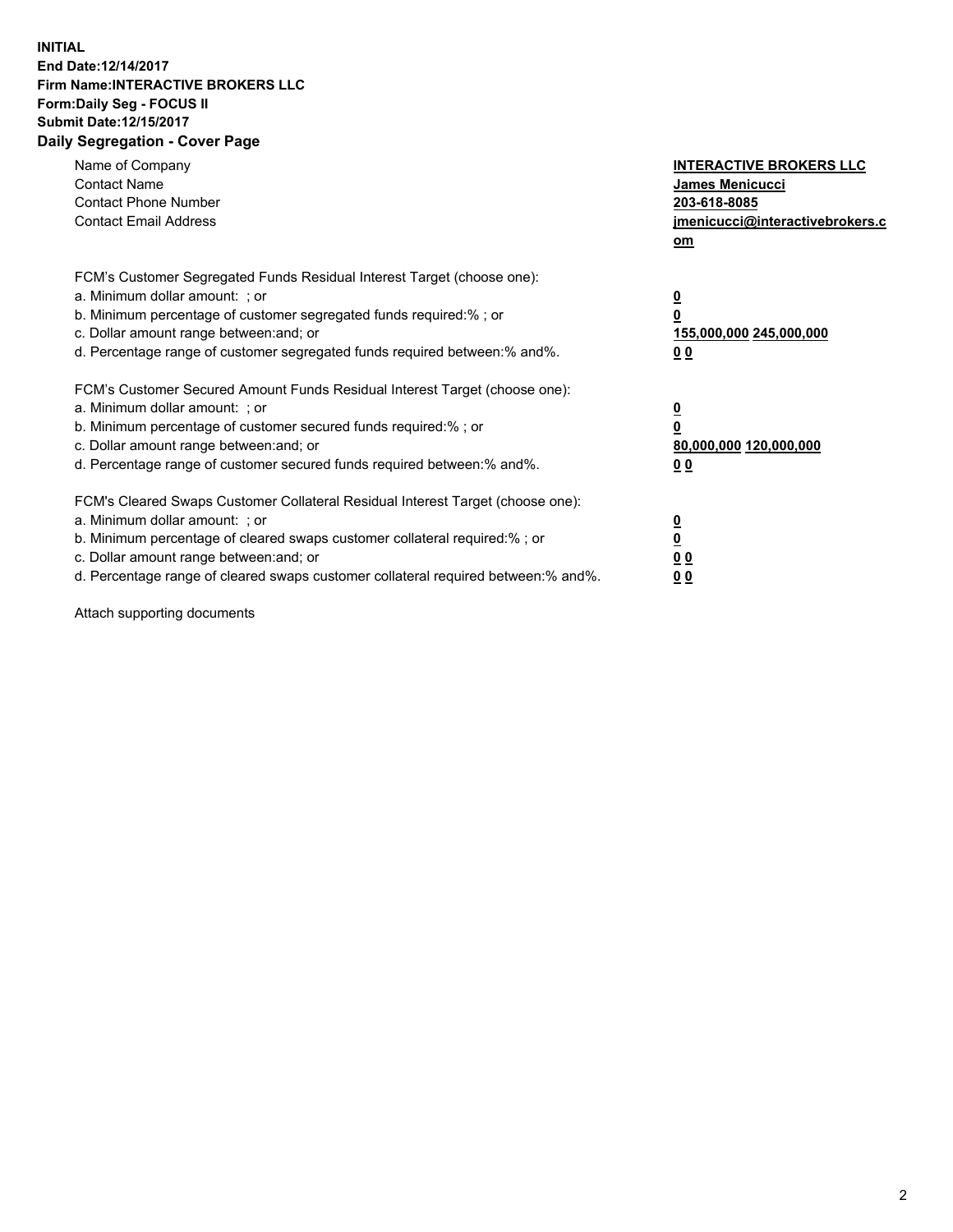## **INITIAL End Date:12/14/2017 Firm Name:INTERACTIVE BROKERS LLC Form:Daily Seg - FOCUS II Submit Date:12/15/2017**<br>**Daily Segregation - Secured Amounts Daily Segregation - Secured**

|     | Daily Segregation - Secured Amounts                                                         |                                   |
|-----|---------------------------------------------------------------------------------------------|-----------------------------------|
|     | Foreign Futures and Foreign Options Secured Amounts                                         |                                   |
|     | Amount required to be set aside pursuant to law, rule or regulation of a foreign            | $0$ [7305]                        |
|     | government or a rule of a self-regulatory organization authorized thereunder                |                                   |
| 1.  | Net ledger balance - Foreign Futures and Foreign Option Trading - All Customers             |                                   |
|     | A. Cash                                                                                     | 466,833,970 [7315]                |
|     | B. Securities (at market)                                                                   | $0$ [7317]                        |
| 2.  | Net unrealized profit (loss) in open futures contracts traded on a foreign board of trade   | -7,405,983 [7325]                 |
| 3.  | Exchange traded options                                                                     |                                   |
|     | a. Market value of open option contracts purchased on a foreign board of trade              | 11,101 [7335]                     |
|     | b. Market value of open contracts granted (sold) on a foreign board of trade                | -42,398 [7337]                    |
| 4.  | Net equity (deficit) (add lines 1.2. and 3.)                                                | 459,396,690 [7345]                |
| 5.  | Account liquidating to a deficit and account with a debit balances - gross amount           | 6,308 [7351]                      |
|     | Less: amount offset by customer owned securities                                            | 0 [7352] 6,308 [7354]             |
| 6.  | Amount required to be set aside as the secured amount - Net Liquidating Equity              | 459,402,998 [7355]                |
|     | Method (add lines 4 and 5)                                                                  |                                   |
| 7.  | Greater of amount required to be set aside pursuant to foreign jurisdiction (above) or line | 459,402,998 [7360]                |
|     | 6.                                                                                          |                                   |
|     | FUNDS DEPOSITED IN SEPARATE REGULATION 30.7 ACCOUNTS                                        |                                   |
| 1.  | Cash in banks                                                                               |                                   |
|     | A. Banks located in the United States                                                       | 23,874,359 [7500]                 |
|     | B. Other banks qualified under Regulation 30.7                                              | 0 [7520] 23,874,359 [7530]        |
| 2.  | Securities                                                                                  |                                   |
|     | A. In safekeeping with banks located in the United States                                   | 439,504,105 [7540]                |
|     | B. In safekeeping with other banks qualified under Regulation 30.7                          | 0 [7560] 439,504,105 [7570]       |
| 3.  | Equities with registered futures commission merchants                                       |                                   |
|     | A. Cash                                                                                     | $0$ [7580]                        |
|     | <b>B.</b> Securities                                                                        | $0$ [7590]                        |
|     | C. Unrealized gain (loss) on open futures contracts                                         | $0$ [7600]                        |
|     | D. Value of long option contracts                                                           | $0$ [7610]                        |
|     | E. Value of short option contracts                                                          |                                   |
| 4.  | Amounts held by clearing organizations of foreign boards of trade                           | 0 [7615] 0 [7620]                 |
|     | A. Cash                                                                                     |                                   |
|     |                                                                                             | 0 [7640]                          |
|     | <b>B.</b> Securities                                                                        | $0$ [7650]                        |
|     | C. Amount due to (from) clearing organization - daily variation                             | $0$ [7660]                        |
|     | D. Value of long option contracts                                                           | $0$ [7670]                        |
|     | E. Value of short option contracts                                                          | 0 [7675] 0 [7680]                 |
| 5.  | Amounts held by members of foreign boards of trade                                          |                                   |
|     | A. Cash                                                                                     | 125,495,347 [7700]                |
|     | <b>B.</b> Securities                                                                        | $0$ [7710]                        |
|     | C. Unrealized gain (loss) on open futures contracts                                         | -1,954,378 [7720]                 |
|     | D. Value of long option contracts                                                           | 11,101 [7730]                     |
|     | E. Value of short option contracts                                                          | -42,398 [7735] 123,509,672 [7740] |
| 6.  | Amounts with other depositories designated by a foreign board of trade                      | $0$ [7760]                        |
| 7.  | Segregated funds on hand                                                                    | $0$ [7765]                        |
| 8.  | Total funds in separate section 30.7 accounts                                               | 586,888,136 [7770]                |
| 9.  | Excess (deficiency) Set Aside for Secured Amount (subtract line 7 Secured Statement         | 127,485,138 [7380]                |
|     | Page 1 from Line 8)                                                                         |                                   |
| 10. | Management Target Amount for Excess funds in separate section 30.7 accounts                 | 80,000,000 [7780]                 |
| 11. | Excess (deficiency) funds in separate 30.7 accounts over (under) Management Target          | 47,485,138 [7785]                 |
|     |                                                                                             |                                   |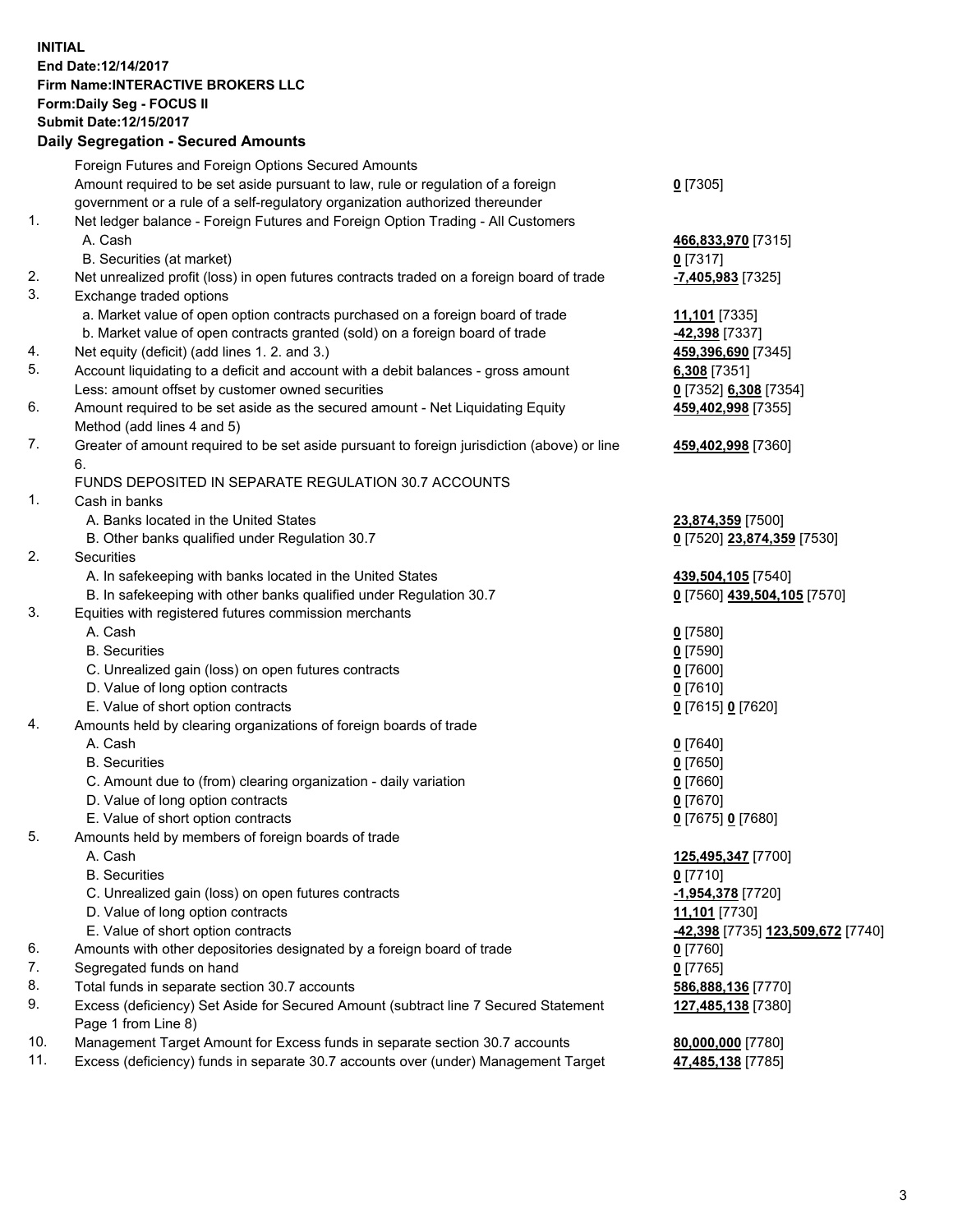**INITIAL End Date:12/14/2017 Firm Name:INTERACTIVE BROKERS LLC Form:Daily Seg - FOCUS II Submit Date:12/15/2017 Daily Segregation - Segregation Statement** SEGREGATION REQUIREMENTS(Section 4d(2) of the CEAct) 1. Net ledger balance A. Cash **4,470,914,072** [7010] B. Securities (at market) **0** [7020] 2. Net unrealized profit (loss) in open futures contracts traded on a contract market **-46,350,419** [7030] 3. Exchange traded options A. Add market value of open option contracts purchased on a contract market **163,048,602** [7032] B. Deduct market value of open option contracts granted (sold) on a contract market **-257,789,680** [7033] 4. Net equity (deficit) (add lines 1, 2 and 3) **4,329,822,575** [7040] 5. Accounts liquidating to a deficit and accounts with debit balances - gross amount **269,981** [7045] Less: amount offset by customer securities **0** [7047] **269,981** [7050] 6. Amount required to be segregated (add lines 4 and 5) **4,330,092,556** [7060] FUNDS IN SEGREGATED ACCOUNTS 7. Deposited in segregated funds bank accounts A. Cash **500,879,941** [7070] B. Securities representing investments of customers' funds (at market) **2,839,385,745** [7080] C. Securities held for particular customers or option customers in lieu of cash (at market) **0** [7090] 8. Margins on deposit with derivatives clearing organizations of contract markets A. Cash **24,522,850** [7100] B. Securities representing investments of customers' funds (at market) **1,240,021,744** [7110] C. Securities held for particular customers or option customers in lieu of cash (at market) **0** [7120] 9. Net settlement from (to) derivatives clearing organizations of contract markets **19,478,489** [7130] 10. Exchange traded options A. Value of open long option contracts **162,924,825** [7132] B. Value of open short option contracts **-257,692,738** [7133] 11. Net equities with other FCMs A. Net liquidating equity **0** [7140] B. Securities representing investments of customers' funds (at market) **0** [7160] C. Securities held for particular customers or option customers in lieu of cash (at market) **0** [7170] 12. Segregated funds on hand **0** [7150] 13. Total amount in segregation (add lines 7 through 12) **4,529,520,856** [7180] 14. Excess (deficiency) funds in segregation (subtract line 6 from line 13) **199,428,300** [7190] 15. Management Target Amount for Excess funds in segregation **155,000,000** [7194]

16. Excess (deficiency) funds in segregation over (under) Management Target Amount Excess

**44,428,300** [7198]